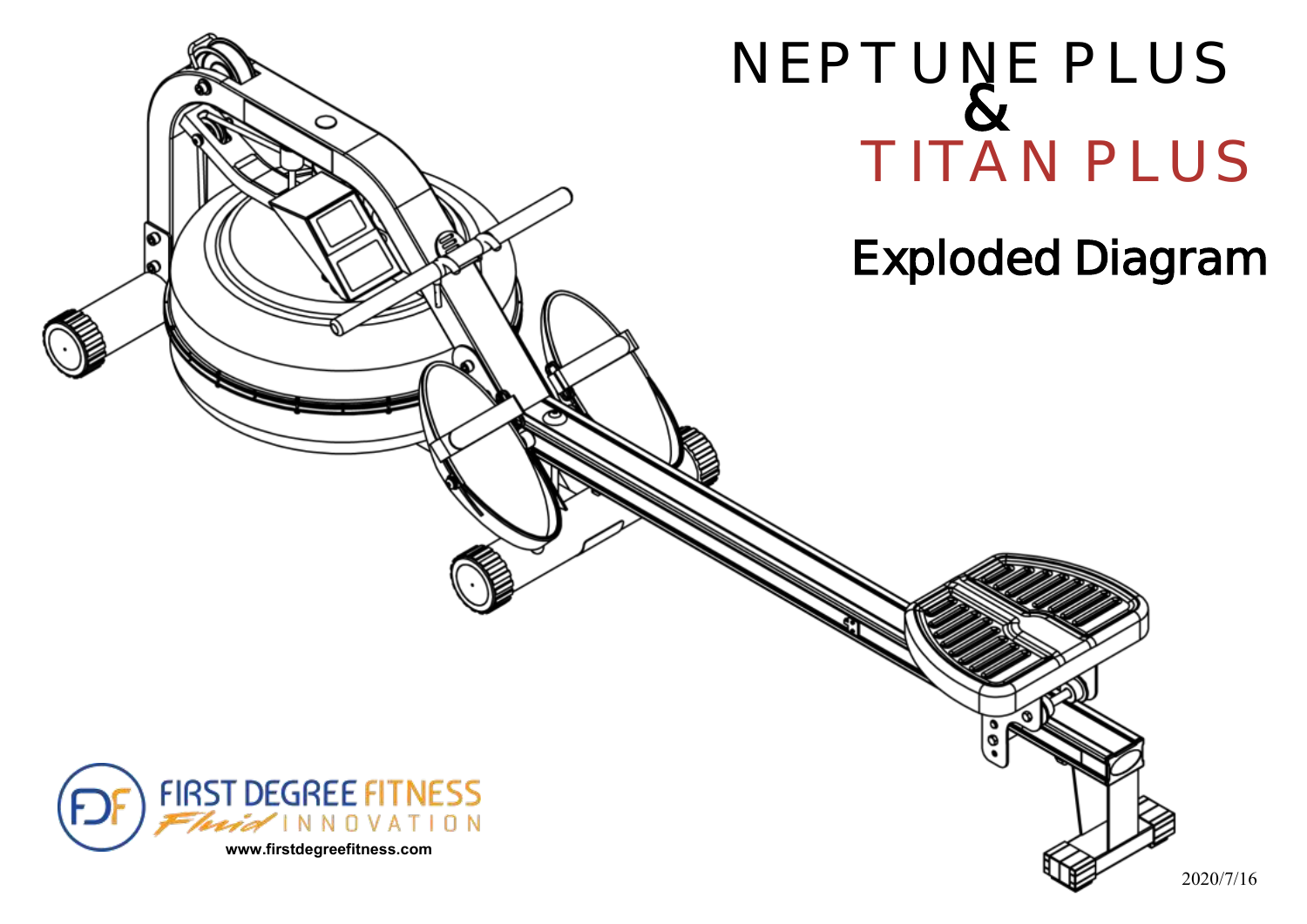|       |                | <b>Upper Frame Assembly</b><br>60135<br>A978B<br>90904<br>90902<br>90903 | A049<br>Lower Frame<br>Assembly |   | 60806<br>60809<br>$-90907$<br>10139<br>60808<br>60708<br>90901<br>A198<br>$\sqrt{2}$<br>$-10082$<br>10041 | A361<br>A362      |
|-------|----------------|--------------------------------------------------------------------------|---------------------------------|---|-----------------------------------------------------------------------------------------------------------|-------------------|
| 10041 | 2              | Nyloc Nut M10                                                            | 90902                           |   | Footplate Axle 12mmx388                                                                                   |                   |
| 10082 | $\mathbf{1}$   | Washer M10x21x2                                                          | 90903                           | 2 | Footplate Spacer Nylon D25xD17x19L                                                                        |                   |
| 10139 | $\overline{2}$ | Spring Washer M10                                                        | 90904                           |   | Internal Footplate Spacer 17mmx1.5Tx110L                                                                  |                   |
| 60135 | 1              | Hex Head Bolt M10x95                                                     | 90907                           | 2 | Velcro Foot Strap for NEPAR / TITAN                                                                       |                   |
| 60708 | 2              | Washer M8x19x1.6                                                         | A049                            |   | <b>Handle Complete</b>                                                                                    |                   |
| 60806 | 1              | Dome Head Bolt M10x180                                                   | A198                            |   | Seat Assembly NEPP                                                                                        | Rear Leg Assembly |
| 60808 | 2              | Dome Head Bolt M8x15                                                     | A361                            |   | Seat Rail Set Complete - NEPAR                                                                            |                   |
| 60809 |                | Plastic Dome Cap 10mm                                                    | A362                            |   | Seat Rail Set Complete - TITAN                                                                            |                   |
| 90901 | 2              | Plastic Footplate - NEPAR/TTNAR                                          | A978B                           |   | 4 Level Tank Complete Assembly                                                                            |                   |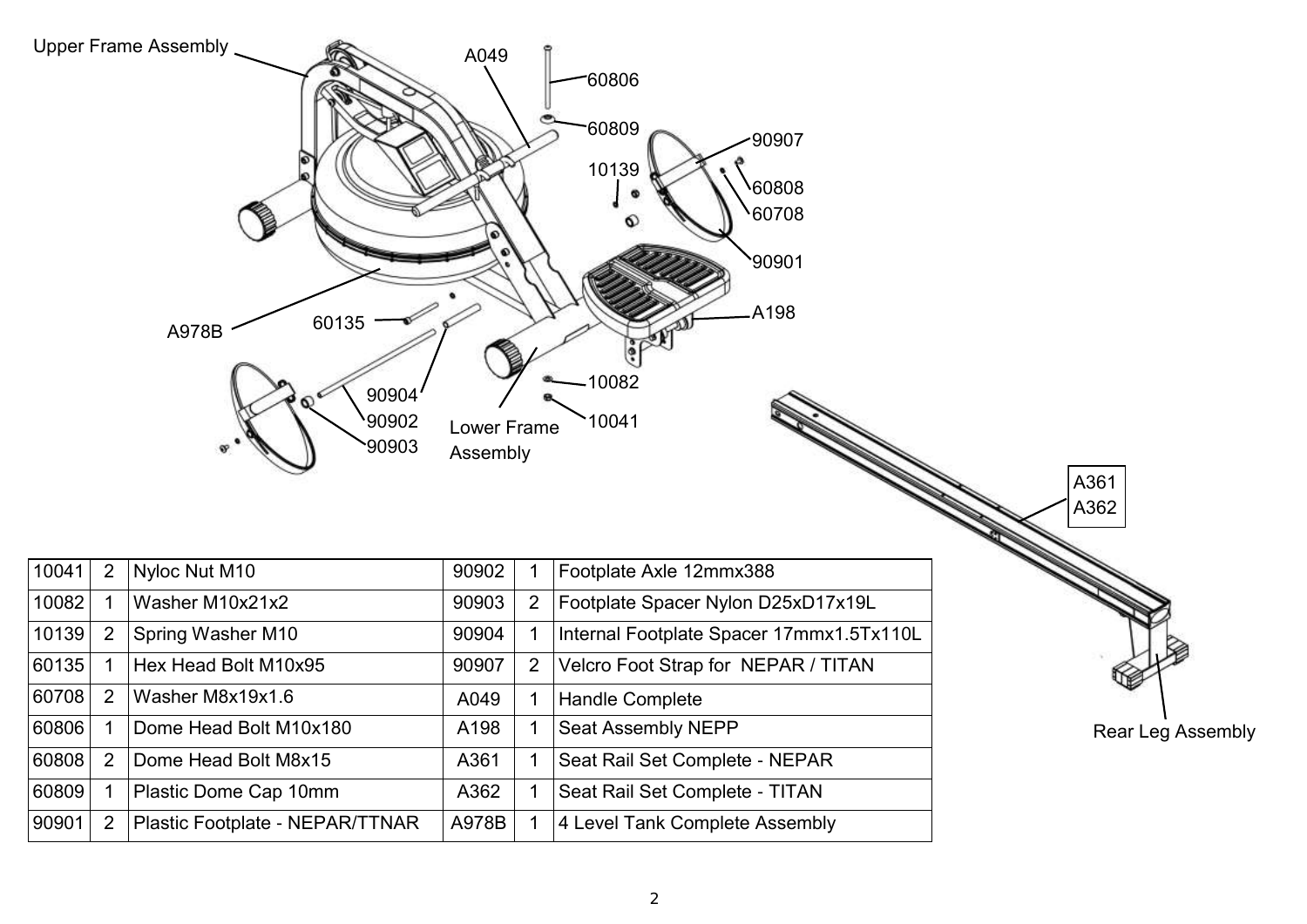### **Upper Main Frame**



| 10041 | 1              | Nyloc Nut M10                                      |
|-------|----------------|----------------------------------------------------|
| 10052 | $\overline{1}$ | Grub Screw M4x6 - B                                |
| 13120 | 1              | Sensor Connecting Cable 450mm                      |
| 60108 | $\overline{2}$ | <b>Bungee Pulley Spacer 8mm</b>                    |
| 60109 | $\overline{1}$ | <b>Bungee Pulley 50mm</b>                          |
| 60110 | $\overline{2}$ | Belt Pulley Spacer 10x24x23                        |
| 60111 | $\overline{1}$ | Belt Pulley 100mm & 2x Bearing #60112              |
| 60113 | 1              | Main Shaft Oil Bushing - Lower 38x20x22            |
| 60114 | $\overline{1}$ | Magnet Ring & 6 x Magnet #60124                    |
| 60119 | $\overline{1}$ | Idle wheel & 2x Bearing #60112                     |
| 60120 | 1              | Roll Pin M6x30                                     |
| 60121 | $\overline{1}$ | Hex Head Bolt M10x90                               |
| 60123 | 1              | Idle Shaft Upper Frame Mount 10mm                  |
| 60125 | $\mathbf 1$    | <b>Idler Pulley Shaft</b>                          |
| 60126 | $\overline{2}$ | C Clip 10mm                                        |
| 60130 | $\overline{2}$ | Frame Rubber Bumper                                |
| 60145 | $\overline{1}$ | Frame Plug 38.1mm                                  |
| 60150 | 1              | Main Shaft Nylon Bushing - Upper                   |
| 60709 | 1              | Nyloc Nut M8                                       |
| 61066 | 1              | Plastic Washer M5920.1x2T                          |
| 61128 | $\overline{1}$ | Dome Head Bolt M8x65                               |
| 65125 | 1              | Rubber End Cap - Main Frame                        |
| 90100 | $\mathbf{1}$   | Upper Frame with Decal #61004 & #69101             |
| 90101 | $\overline{2}$ | <b>Rubber Hook Cover</b>                           |
| 90103 | $\overline{1}$ | Computer for Neptune with Plastic Spacer<br>#90107 |
| 91100 | 1              | Upper Frame with Decal #61004 & #69102             |
| A041  | 1              | <b>Belt Bungee Pulley Complete Kit</b>             |
|       |                |                                                    |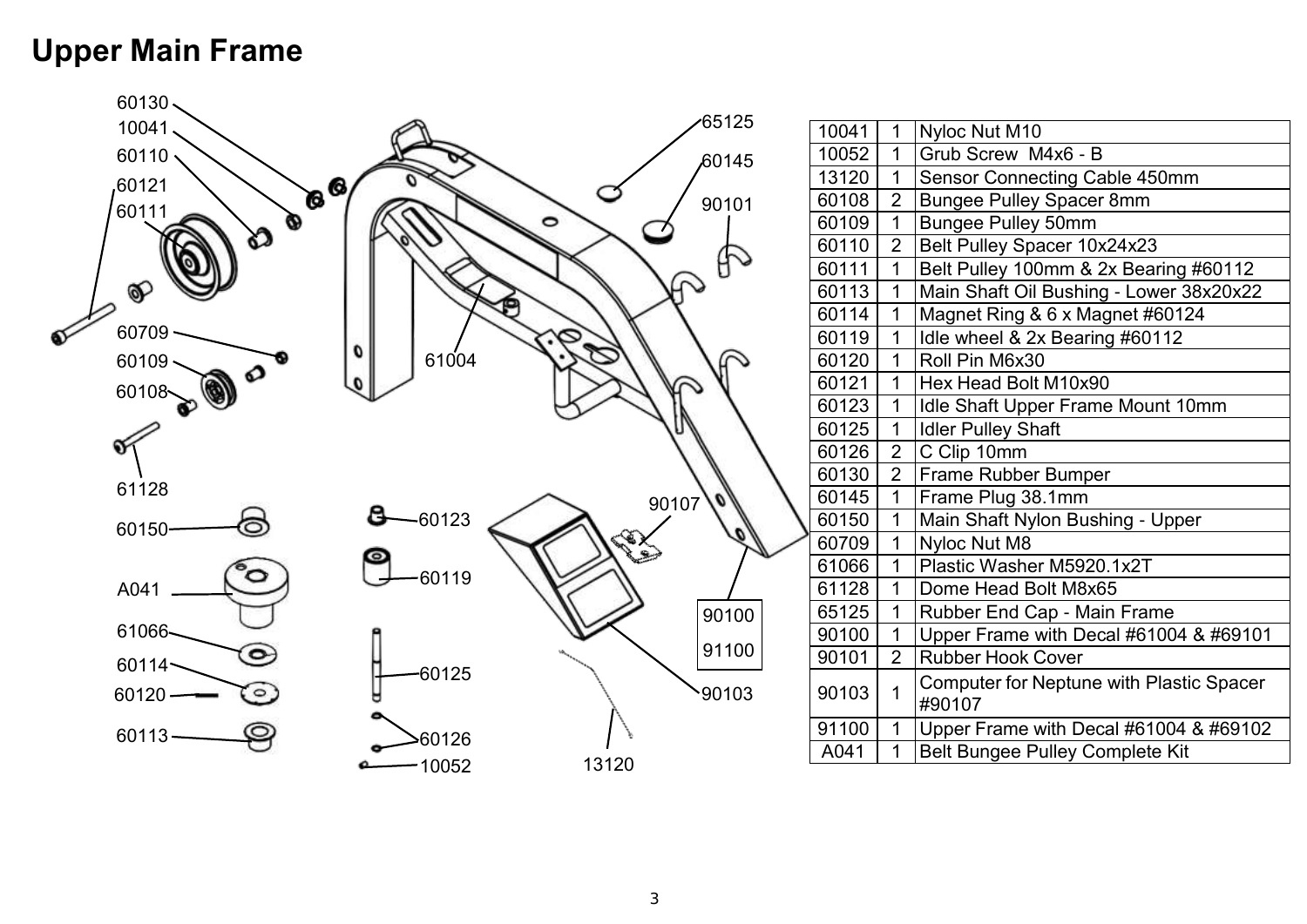#### **Lower Main Frame**



| 10041 | 4              | Nyloc Nut M10                         |
|-------|----------------|---------------------------------------|
| 10139 | 6              | Spring Washer M10                     |
| 55001 | 1              | Dome Head Bolt M8x50                  |
| 55002 | 1              | Small Pulley 8mmx31.5mm               |
| 60108 | $\overline{2}$ | <b>Bungee Pulley Spacer 8mm</b>       |
| 60109 | 1              | <b>Bungee Pulley 50mm</b>             |
| 60130 | $\overline{2}$ | Frame Rubber Bumper                   |
| 60135 | 4              | Hex Head Bolt M10 x 95                |
| 60209 | 4              | End Cap 76.2mm Round                  |
| 60210 | 4              | <b>Transport Wheel Fastener</b>       |
| 60211 | $\overline{2}$ | Transport Wheel 76.2                  |
| 60212 | $\overline{2}$ | End Cap 25x50mm                       |
| 60708 | 1              | Washer M8x19x1.6                      |
| 60709 | $\overline{2}$ | Nyloc Nut M8                          |
| 61001 | 4              | <b>Tank Bonding Strip 3M-VHB</b>      |
| 61007 | 1              | <b>Main Frame Lower Warning Decal</b> |
| 61128 | 1              | Dome Head Bolt M8x65                  |
| 90200 | 1              | Lower Frame - NEPP                    |
| 91200 | 1              | Lower Frame - TTNP                    |
|       |                |                                       |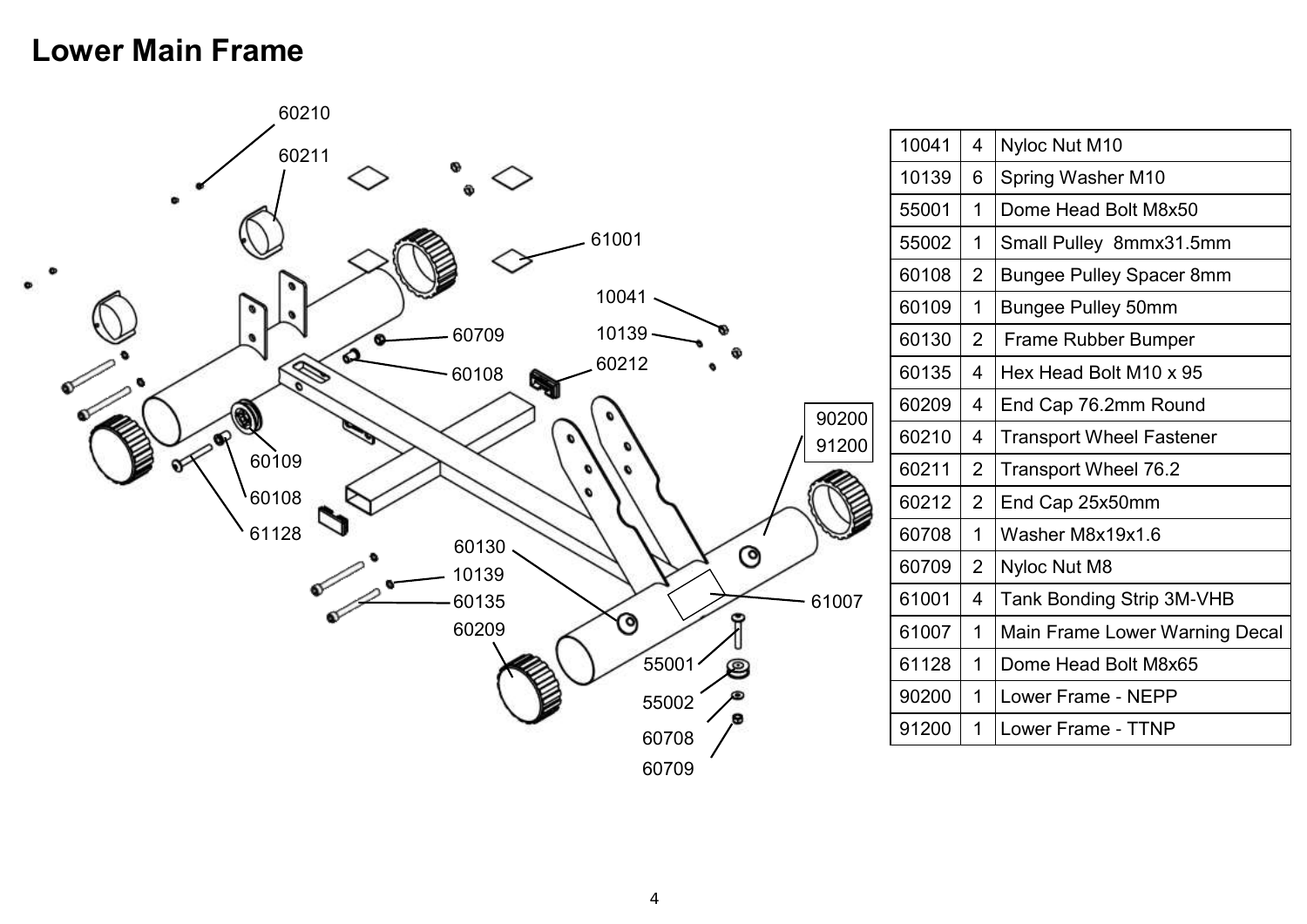

| 10100 | 4              | Washer M6x16x1 - B                       |
|-------|----------------|------------------------------------------|
| 60702 | 4              | Seat Wheel - HS                          |
| 60706 | 2              | Inner Axle Bushing Long                  |
| 60707 | 3              | Hex Bolt M8x120mm                        |
| 65121 | $\overline{2}$ | Seat Frame Bracket                       |
| 65913 | 4              | Dome Head Bolt M6x20 - B                 |
| 65921 | 6              | Washer M8.5x19x1.6t - B                  |
| 65931 | 3              | Nyloc Nut M8 - B                         |
| 66059 | $\overline{2}$ | Seat Wheel Short Spacer 12.7x8.1x8.5 - B |
| 66069 | $\overline{2}$ | Seat Wheel Short Spacer 12.7x8.1x16 - B  |
| 90701 | 1              | Seat LS-E22                              |
| 90707 | 1              | Lower Seat Wheel Axle Spacer             |
| 90708 | 1              | Round Magnet 7mm x 15                    |

# **A139 Seat Wheel Assembly**



| 60702 | 4              | Seat Wheel - HS                          |
|-------|----------------|------------------------------------------|
| 60706 | $\mathbf{2}$   | Inner Axle Bushing Long                  |
| 60707 | 3              | Hex Bolt M8x120mm                        |
| 65921 | 6.             | Washer M8.5x19x1.6t - B                  |
| 65931 | 3              | Nyloc Nut M8 - B                         |
| 66059 | $\overline{2}$ | Seat Wheel Short Spacer 12.7x8.1x8.5 - B |
| 66069 | $\overline{2}$ | Seat Wheel Short Spacer 12.7x8.1x16 - B  |
| 90707 | 1              | Lower Seat Wheel Axle Spacer             |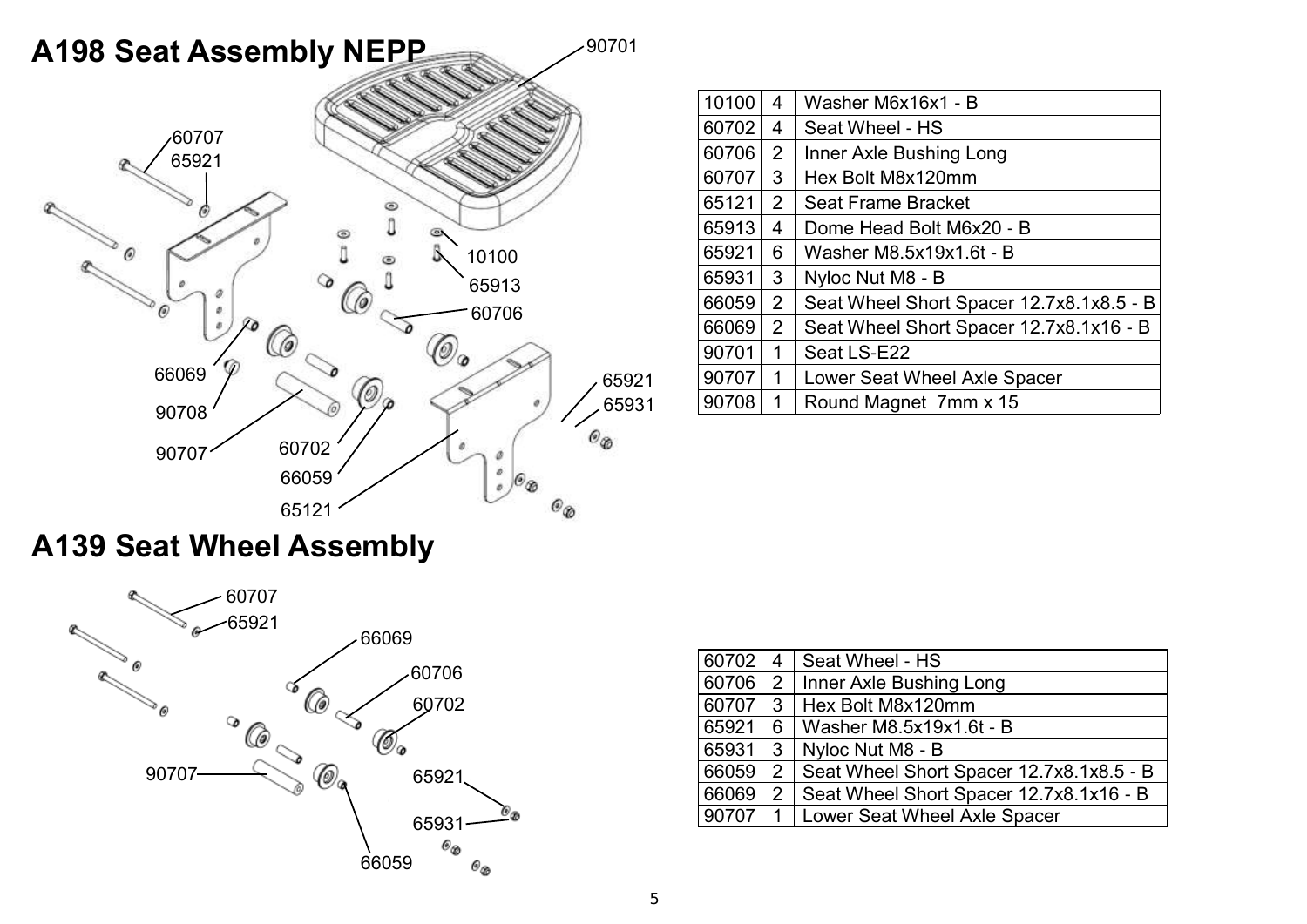# **A049 Handle Complete**



### **A041 Belt Bungee Pulley Complete**



| 60900 | Belt Bungee Pulley Complete & Velcro & One Way<br>Bearings #90136 |
|-------|-------------------------------------------------------------------|
| 60615 | Bungee Cord 8mm x 1950 & Inner Clip #65922                        |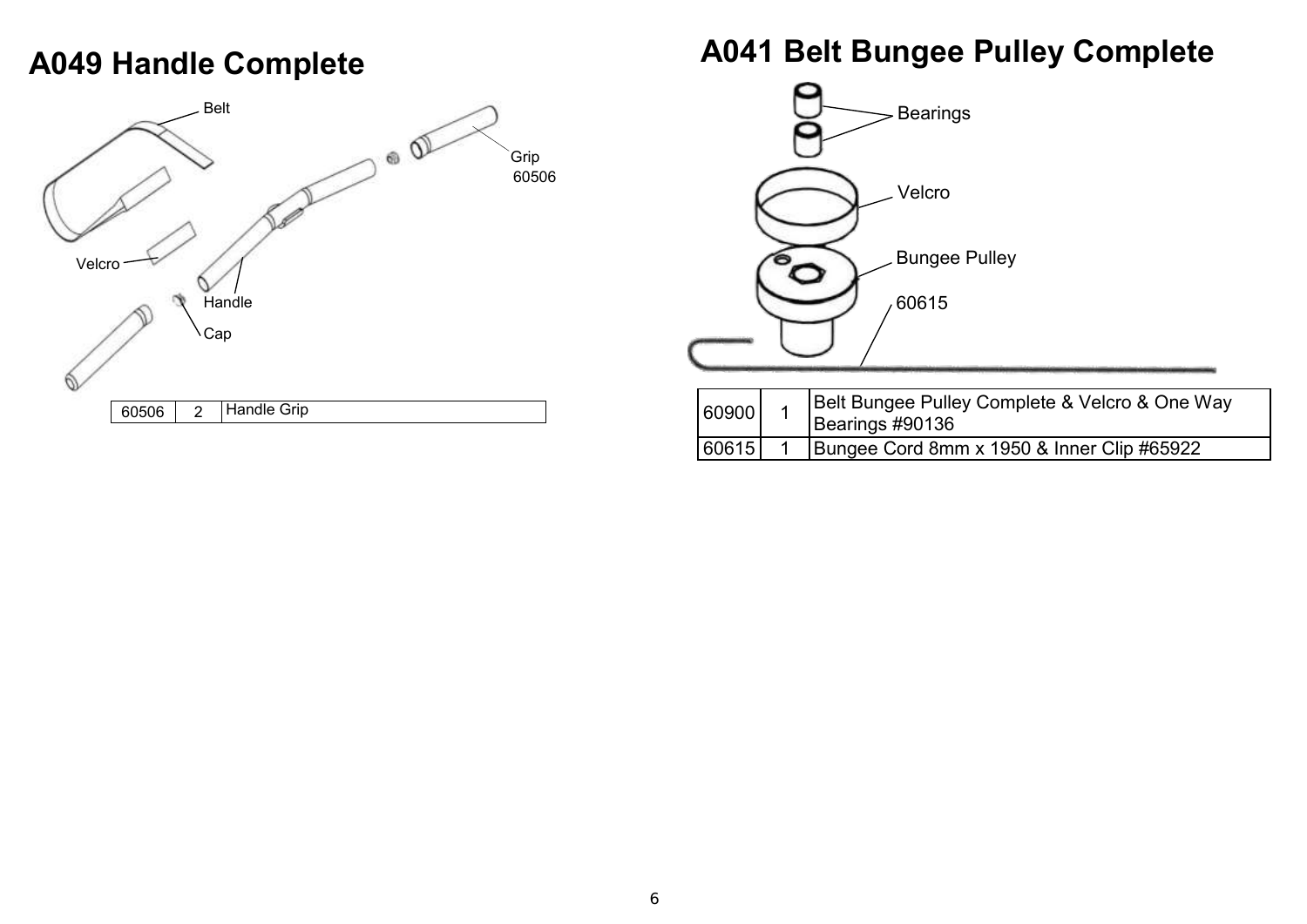# **A978B - 4 Level Tank Complete Assembly**



| FDF PN | Qty            | Description                                                                      |
|--------|----------------|----------------------------------------------------------------------------------|
| 10033  | 1              | Washer M4.2x10x1t SUS                                                            |
| 10036  | 12             | Flat Tapping Screw M3x20 - SUS                                                   |
| 12178  | 1              | Dome Head Bolt M3x10 SUS                                                         |
| 12179  | $\mathbf 1$    | Washer M3x8x1t SUS                                                               |
| 12189  | 3              | <b>Tank Internal Screw M4x10 SUS</b>                                             |
| 13040  | 3              | O Ring                                                                           |
| 20126  | 3              | <b>Plastic Washer M4x12</b>                                                      |
| 60133  | 12             | Nyloc Nut M3 - SUS                                                               |
| 60138  | 1              | Impeller End Cap                                                                 |
| 60139  | $\overline{2}$ | Tank Internal Screw M6x15 - SUS                                                  |
| 60247  | 2              | O Ring 15.6X6.7X3.5mm                                                            |
| 60304  | 1              | <b>Flywheel Upper Shaft</b>                                                      |
| 60316  | 1              | -Flywheel Lower Shaft with Impeller<br>#64971-L4/L5-B                            |
| 61001  | $\mathbf{1}$   | Tank Bonding Strip 3M-VHB 40x40x1mm                                              |
| 63132  | 12             | Allen Key Bolt M3x20 - SUS                                                       |
| 63144  | 1              | Tank Plug for HS Tank                                                            |
| 64983  | 1              | L4/L5 Tank Adjuster Outer Valve & Rubber<br>Spacer#66974 & M6 Ball Plunger#66976 |
| 64986  | $\mathbf 1$    | Adjuster Knob for Plus / V / XL - Black                                          |
| 64988  | 1              | L4/L5 Valve Base - Black                                                         |
| 65118  | 1              | Tank Large Ring Seal - Black 499x5.8                                             |
| 65980  | $\mathbf 1$    | Lower Tank Shell with Decal #61006                                               |
| 65982  | 1              | <b>Inner Reserve Tank Shell</b>                                                  |
| 66973  | 1              | <b>Rubber Seal</b>                                                               |
| 66989  | 1              | Shaft for Valve - L4 / L5                                                        |
| 66992  | 4              | Flat Tapping Screw M3x16 - SUS                                                   |
| 66994  | 1              | L4 Tank Adjuster Inner Valve - Black                                             |
| 66997  | 1              | Knob Base with Decal #66996                                                      |
| 67981  | 1              | Upper Tank Shell with Decal #66959 &                                             |
| 67988  | 1              | Knob Cap                                                                         |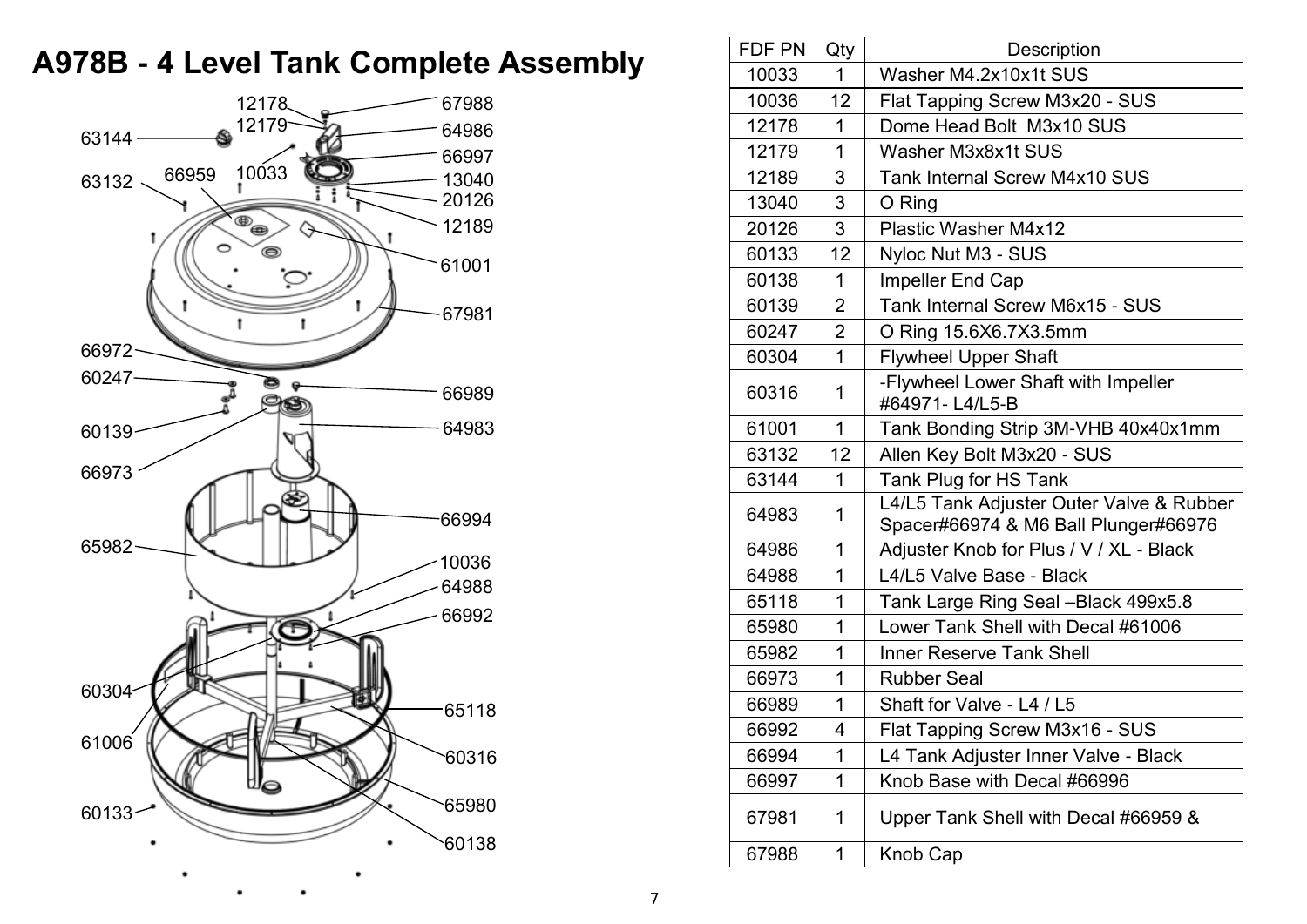#### **Rail Assembly & Rear Leg Assembly**



97801 | 1 | Seat Rail with Decal #69102 - TTNP

#### **A363 Seat Rail Set Complete – NEPP**



### **A364 Seat Rail Set Complete – TTNP**



|  | 90804 2   Sensor Mounting Screw M3x8       |
|--|--------------------------------------------|
|  | 97801 1 Seat Rail with Decal #69102 - TTNP |